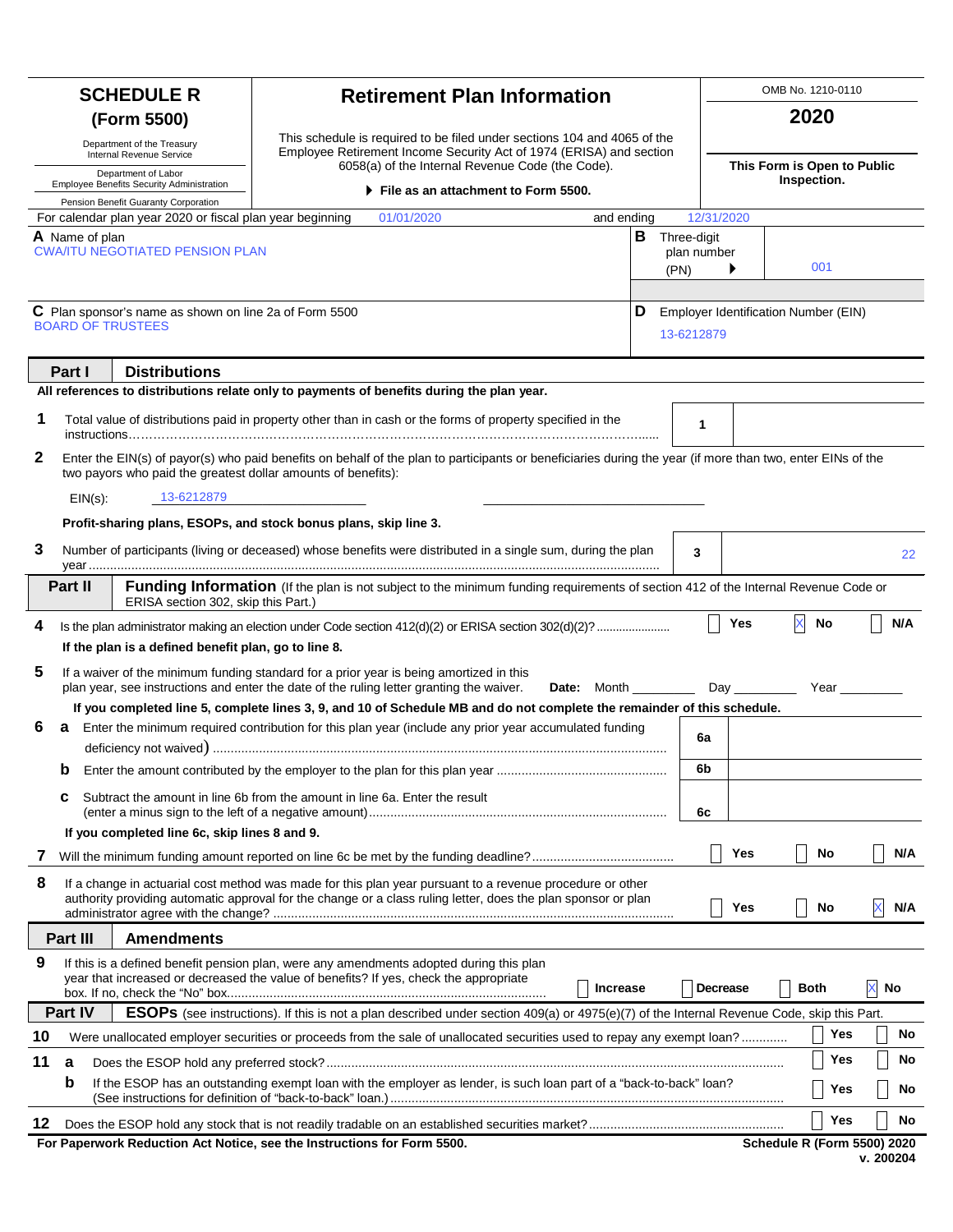1

|    | Part V | Additional Information for Multiemployer Defined Benefit Pension Plans                                                                                                                                                                                                                                                                              |  |  |  |  |  |  |  |
|----|--------|-----------------------------------------------------------------------------------------------------------------------------------------------------------------------------------------------------------------------------------------------------------------------------------------------------------------------------------------------------|--|--|--|--|--|--|--|
| 13 |        | Enter the following information for each employer that contributed more than 5% of total contributions to the plan during the plan year (measured in<br>dollars). See instructions. Complete as many entries as needed to report all applicable employers.                                                                                          |  |  |  |  |  |  |  |
|    | а      | Name of contributing employer LIBERTY BEHAVIORAL MGMT                                                                                                                                                                                                                                                                                               |  |  |  |  |  |  |  |
|    | b      | 689996<br>Dollar amount contributed by employer<br>EIN 04-3276686<br>c                                                                                                                                                                                                                                                                              |  |  |  |  |  |  |  |
|    | d      | Date collective bargaining agreement expires (If employer contributes under more than one collective bargaining agreement, check box $\mathbb K$<br>and see instructions regarding required attachment. Otherwise, enter the applicable date.)<br>Month<br>Day<br>Year                                                                              |  |  |  |  |  |  |  |
|    | е      | Contribution rate information (If more than one rate applies, check this box $\ \cdot\ $ and see instructions regarding required attachment. Otherwise,<br>complete lines 13e(1) and 13e(2).)<br>Contribution rate (in dollars and cents)<br>(1)<br>Base unit measure:<br>Unit of production<br>(2)<br>Hourly<br>Weekly<br>Other (specify):         |  |  |  |  |  |  |  |
|    | а      | Name of contributing employer BUFFALO EVENING NEWS                                                                                                                                                                                                                                                                                                  |  |  |  |  |  |  |  |
|    | b      | 409301<br>C<br>Dollar amount contributed by employer<br>EIN<br>27-1529305                                                                                                                                                                                                                                                                           |  |  |  |  |  |  |  |
|    | d      | Date collective bargaining agreement expires (If employer contributes under more than one collective bargaining agreement, check box $\mathbb N$<br>and see instructions regarding required attachment. Otherwise, enter the applicable date.) Month<br>Dav<br>Year                                                                                 |  |  |  |  |  |  |  |
|    | е      | Contribution rate information (If more than one rate applies, check this box $\ $ and see instructions regarding required attachment. Otherwise,<br>complete lines 13e(1) and 13e(2).)<br>Contribution rate (in dollars and cents)<br>(1)<br>Base unit measure:<br>Hourly<br>Weekly<br>Unit of production<br>Other (specify):<br>(2)                |  |  |  |  |  |  |  |
|    | а      | Name of contributing employer NY TIMES                                                                                                                                                                                                                                                                                                              |  |  |  |  |  |  |  |
|    | b      | C<br>EIN 13-1102020<br>Dollar amount contributed by employer<br>378068                                                                                                                                                                                                                                                                              |  |  |  |  |  |  |  |
|    | d      | Date collective bargaining agreement expires (If employer contributes under more than one collective bargaining agreement, check box $\mathbb N$<br>and see instructions regarding required attachment. Otherwise, enter the applicable date.) Month<br>Dav<br>Year                                                                                 |  |  |  |  |  |  |  |
|    | е      | Contribution rate information (If more than one rate applies, check this box $\ \cdot\ $ and see instructions regarding required attachment. Otherwise,<br>complete lines 13e(1) and 13e(2).)<br>Contribution rate (in dollars and cents)<br>(1)<br>Base unit measure:    <br>Unit of production<br>Hourly<br>Weekly<br>Other (specify):<br>(2)     |  |  |  |  |  |  |  |
|    | а      | Name of contributing employer                                                                                                                                                                                                                                                                                                                       |  |  |  |  |  |  |  |
|    | b      | EIN<br>C<br>Dollar amount contributed by employer                                                                                                                                                                                                                                                                                                   |  |  |  |  |  |  |  |
|    | d      | Date collective bargaining agreement expires (If employer contributes under more than one collective bargaining agreement, check box<br>and see instructions regarding required attachment. Otherwise, enter the applicable date.)<br>Month<br>Dav<br>Year                                                                                          |  |  |  |  |  |  |  |
|    | е      | Contribution rate information (If more than one rate applies, check this box) and see instructions regarding required attachment. Otherwise,<br>complete lines 13e(1) and 13e(2).)<br>(1) Contribution rate (in dollars and cents)<br>$\Box$ Unit of production<br>(2) Base unit measure: $\Box$ Hourly<br>$\Box$ Other (specify):<br>$\Box$ Weekly |  |  |  |  |  |  |  |
|    | а      | Name of contributing employer                                                                                                                                                                                                                                                                                                                       |  |  |  |  |  |  |  |
|    | b      | EIN<br>C<br>Dollar amount contributed by employer                                                                                                                                                                                                                                                                                                   |  |  |  |  |  |  |  |
|    | d      | Date collective bargaining agreement expires (If employer contributes under more than one collective bargaining agreement, check box<br>and see instructions regarding required attachment. Otherwise, enter the applicable date.)<br>Month<br>Day<br>Year                                                                                          |  |  |  |  |  |  |  |
|    | е      | Contribution rate information (If more than one rate applies, check this box) and see instructions regarding required attachment. Otherwise,<br>complete lines 13e(1) and 13e(2).)<br>Contribution rate (in dollars and cents)<br>(1)<br>Unit of production<br>Base unit measure:  <br>Hourly<br>Weekly<br>Other (specify):<br>(2)                  |  |  |  |  |  |  |  |
|    | а      | Name of contributing employer                                                                                                                                                                                                                                                                                                                       |  |  |  |  |  |  |  |
|    | b      | C<br>EIN<br>Dollar amount contributed by employer                                                                                                                                                                                                                                                                                                   |  |  |  |  |  |  |  |
|    | d      | Date collective bargaining agreement expires (If employer contributes under more than one collective bargaining agreement, check box<br>and see instructions regarding required attachment. Otherwise, enter the applicable date.) Month<br>Day<br>Year                                                                                             |  |  |  |  |  |  |  |
|    | е      | Contribution rate information (If more than one rate applies, check this box) and see instructions regarding required attachment. Otherwise,<br>complete lines 13e(1) and 13e(2).)<br>Contribution rate (in dollars and cents)<br>(1)<br>Base unit measure:  <br>Unit of production<br>Hourly<br>Weekly<br>Other (specify): _<br>(2)                |  |  |  |  |  |  |  |